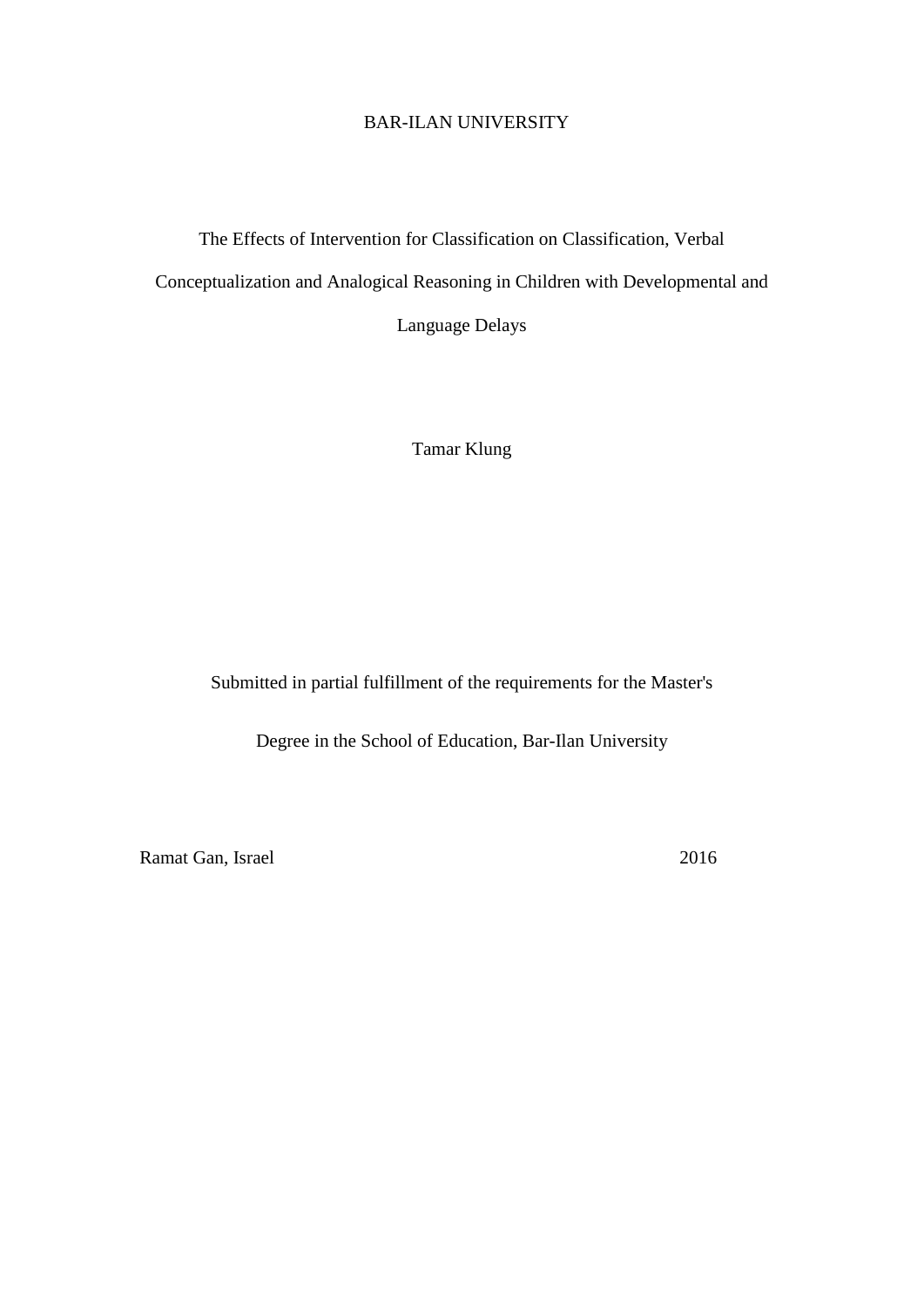## **Abstract**

To prepare young children for the challenges of a rapidly changing world, the education systems in Israel are placing an even greater emphasis on developing children's thinking, learning and lingual skills.

The main objective of this study is to examine the effects of the Bright Start program (Haywood, Brooks, & Burns 1992), focusing on intervention for developing classification skills on children's cognitive modifiability of: classification skills, verbal conceptualization and analogical reasoning. These three cognitive domains may be conceptualized to represent near transfer, medium transfer, and far transfer areas, respectively. According to the literature, these abilities are crucial for the acquisition of thinking abilities in general, and in language acquisition particularly, especially among children with developmental and language delays.

In the evolving literature, there are many approaches regarding the relationship between language and cognitive development. While language acquisition takes place, children rely on existing knowledge. Clark (2004) who examined the spatial activity of children, in the absence of relevant relation concepts, found that children use existing conceptual categories for perceiving the meaning of new words and for the construction of the relevant conceptual language. He claims that they construct their own language based on the categories that they have already acquired. Goldstone and Hendrickson (2010) present evidence of neuro-plasticity due to category learning, and it is likely that categorization has an effect on the relatively low-level perception of elementary visual features, mid-level shape recognition and late processes involved with language, object-to-label associations, and decisionmaking. Furthermore it has been found that language forms a positive feedback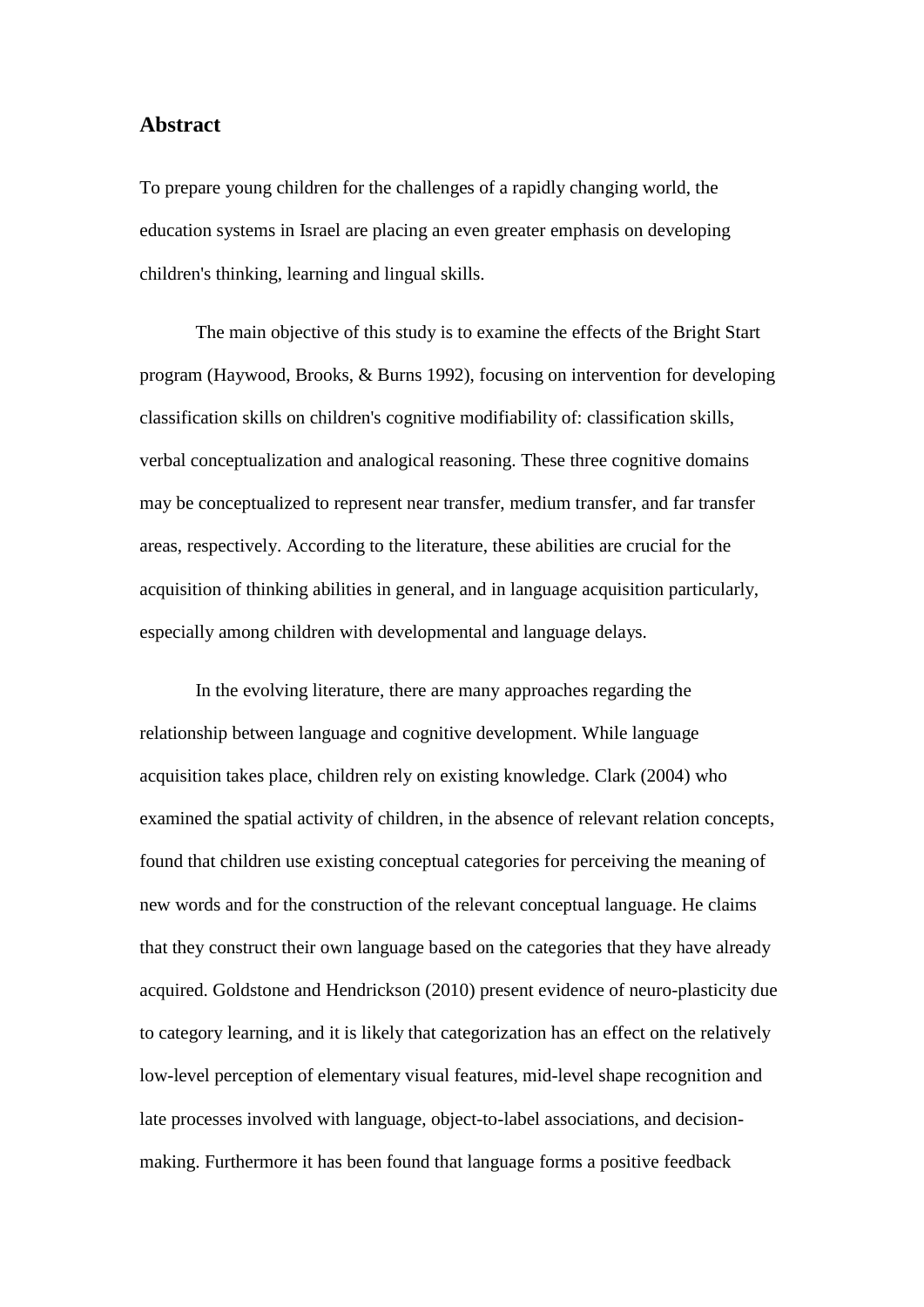system interplay with cognition and that this interplay creates an intense drive, which promotes the individuals' learning ability (Gentner & Christie, 2010). Similarly, Goldwater, Tomlinson, Echols, & Love (2011) examined the relationship between analogical thinking ability and language among children between the ages of 4 and 5. They found that children generate analogies from pre-linguistic expressions in order to generate new expressions.

The current study is comprised of 94 kindergarten children with developmental-language delays, aged 4-6 years, enrolled in special education kindergartens. The children were randomly assigned to an experimental  $(n = 45)$  and control  $(n = 49)$  groups. The experimental group, composed of 30 boys and 15 girls, was taught the classification unit of the Bright Start program. This unit was taught along with the regular integrated thematic curriculum. The control group, composed of 35 boys and 14 girls, received only the previously used integrated thematic curriculum. Both groups were administered pre- and post-intervention tests. Three major tools were used: a) *Children's Conceptual and Perceptual Analogical Modifiability test* (CCPAM) – Closed Analogies version (Tzuriel, 2003, 2007; Tzuriel & Galinka, 2000). b) *Semantic categories subtest* from Katzenberger's (2004) test, and c) *Understanding of Essentialness* (Tzuriel & Stern, 2004).

Research expectations propose that the cognitive modifiability (i.e., improvement from pre- to post-intervention) in classification skills, verbal conceptualization and analogical reasoning would be higher in the experimental group than in the control group. Moreover, we were interested in determining whether verbal conceptualization is associated with classification skills and analogical reasoning. The findings indicate that while children from both groups improved their